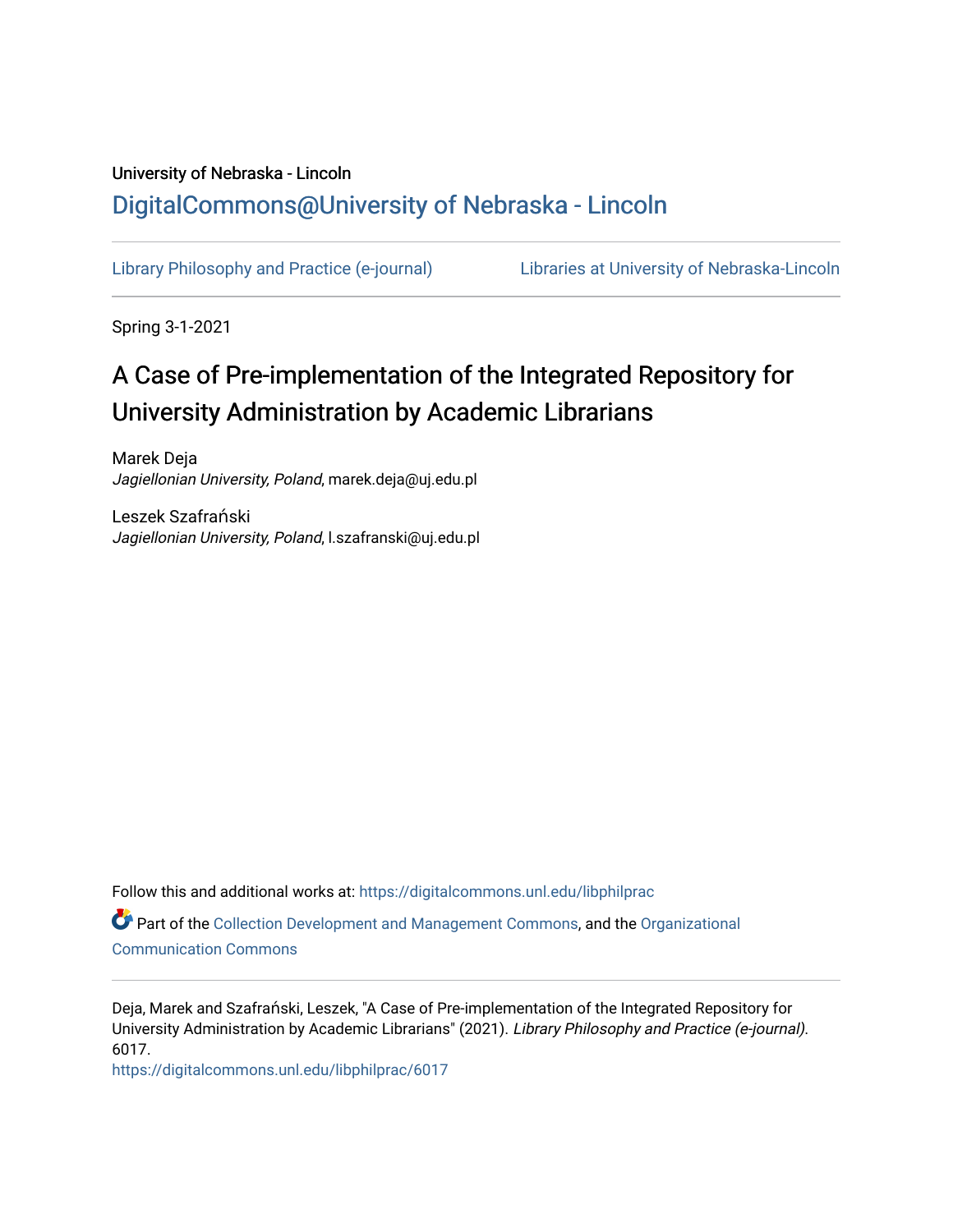# **A Case of Pre-implementation of the Integrated Repository for University Administration by Academic Librarians**

### **Abstract**

The purpose of this paper is to observe how employees of academic library administration are developing and how they comply with the internal quality assurance policy (IQA) regarding pre-implementation of the integrated repository (IR). We are interested in information practices of administration staff in the scope of cooperation and open communication with the management staff and external entities. We have studied the role of the current information practices in the successful implementation of IR at the university by academic librarians. We used the method of participant observation and unstructured interviews supported by BPMN modelling (Business Process Model and Notation) and desk research analysis. Our analysis was conducted according to the processes of collective mindfulness and the strategy of anticipating the unexpected proposed by Aanestad and Jensen (2016) but with the emphasis on a tender procedure for purchase order in the pre-implementation of IR by the library at [INSTITUTION] University. We have noticed that before the actual integration of existing information systems into one coherent IR begins, the employees want to make the most of their knowledge and experience to make the implementation process successful. They try to interfere in the purchase order procedure as much as possible to start a technical dialogue with the companies that would be implementing the system at the university.

**Keywords**: Collaboration, Information management, Implementation, Knowledge sharing, Process management, order procedure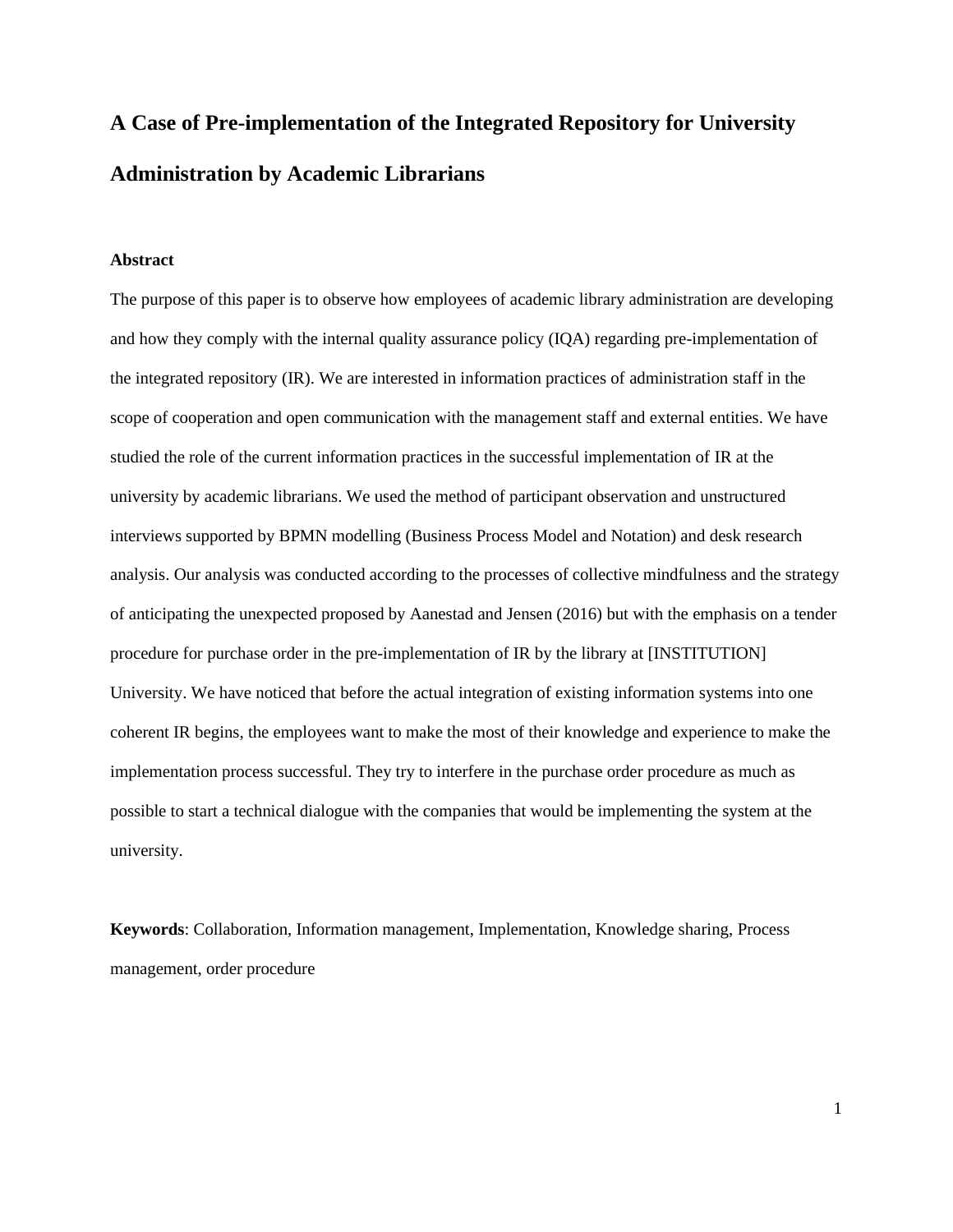#### **Introduction**

The paper presents the concept of information practices in library administration, which are the subject of the authors' more extensive research on the implementation of a university's integrated repository considerate as integrated information management system supporting accountability. During this research, a specific system of information flow was observed, subject to compliance with order procedures. A university's information system depends on the constantly changing laws and ordinances that are in force in a given country and that shape the activities of public universities. Oliver noted the strong dependence of a university's internal information system on its external environment while examining the cases of such institutions in Hong Kong, Australia and Germany (Oliver, 2008). In Poland, such provisions are first of all set out by the Act of 20 July 2018 - Law on Higher Education and Science, which sets out the rules for the functioning of the higher education system and science (Act of 20 July 2018, 2018, Article 1), the Act of 27 August 2009 on Public Finance (Journal of Laws of 2017, item 2077, as amended), the Act of 30 April 2010 on the Principles of Financing Science (Journal of Laws of 2018, item 87) and the Act of 29 January 2004 - Public Procurement Law, as amended (Journal of Laws of 2019, item 1843).

These laws determine e.g. creating internal regulations at individual universities, which in this paper are treated as elements of internal quality assurance policy (IQA). Cheng (2018), described the information management system at a university as a group of processes with dual information orientation (Cheng, 2018). A library's information orientation is to ensure high transparency of operations, in accordance with its public legal status, and also to support the development of scientific and didactic processes. The primary goal of our paper is to present how a academic librarians can effectively combine these two orientations while implementing an integrated repository that serves the reporting purpose at university.

The research problem described in the paper involves information practices at the academic library, The aim was to expand the institutional repository managed by librarians towards an integrator connected by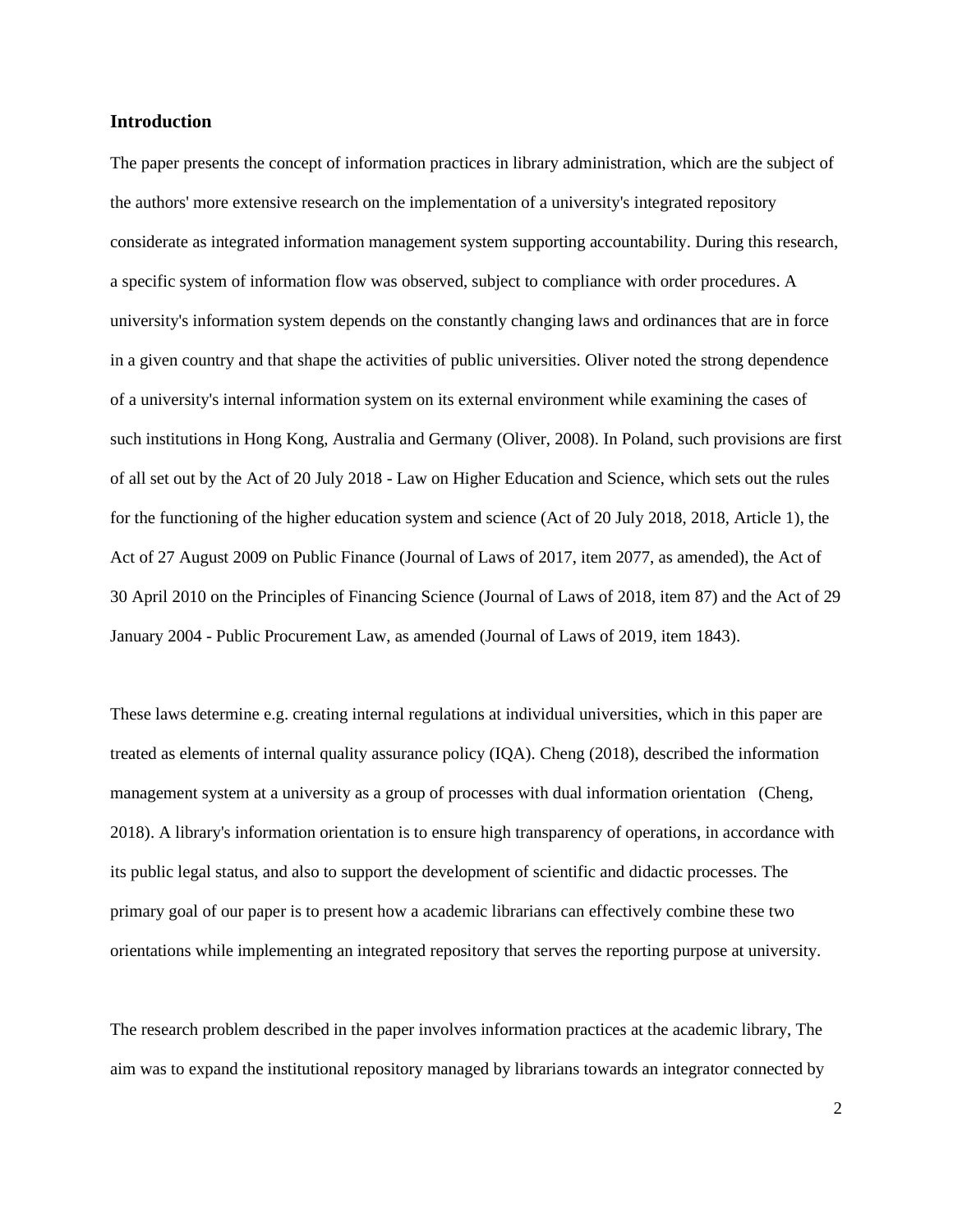APIs with university administration systems, systems for managing the publishing processes of journals and conference materials, and a module for analytics and records management regarding scientific achievements of staff. A university's information system is primarily a way to meet the users' changing needs, not merely a tool adapted to the requirements of external accountability. The description of information practices in the implementation of IR was developed based on a study of good practices observed at the selected university in Poland. We have gained access to the IQA policy of one of Poland's leading universities - the [INSTITUTION] University. This university is characterized by centuries-old tradition, advanced development of organizational structures and one of the highest levels of computerization in information processes among the country's universities. These factors affect the diversification of the information needs among students, academics, administrative staff and librarians. The IR implementation is oriented towards satisfying the information needs of these three groups of system users and the requirements of institutions financing public science in Poland. To address the problem, we observed the purchase order procedure for the installation and integration of IT systems, analysed the structuring of the IQA policy that was created by administration staff to support the implementation process by using BPMN tools.

Higher education in Poland is gradually responding to rapid changes in reporting systems, which have been implemented by the Ministry of Science and Higher Education since 2015, in cooperation with the Information Processing Centre. These institutions require more and more information from universities that are constantly expanding metadata structures in IT systems and striving to implement procedures for monitoring the flow of information, both printed and electronic. Such an increase in information resources is also accompanied by a growing desire to use them in decision-making processes. More and more often, managing staff at universities want to know what their institution "knows" about their activities, since they want to be at least partly ready for further unannounced changes in the environment (Deja, 2019). However, the fact that external requirements are very unpredictable primarily affects the desire to improve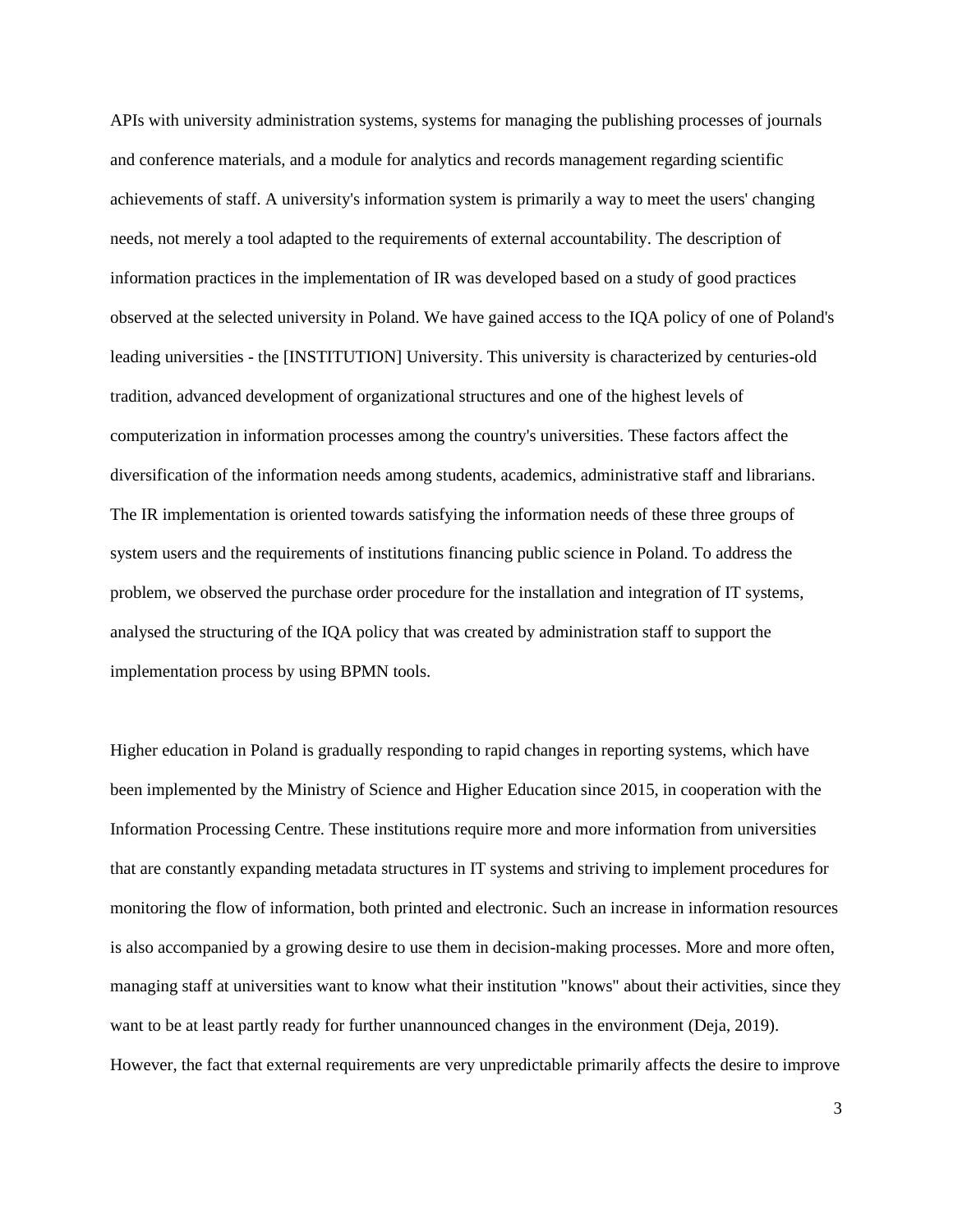the data collection process, and only then do people begin to think about using information resources. Therefore, information processes organized by librarians in higher education are activities that involve organizing and controlling information resources that describe a university's scientific activities.

Information management in higher education is a process that involves controlling the collection of information in such a way that the university administration can easily access information regarding its activities and provide it to relevant entities in critical situations, in the face of deadlines for data transfer designated by stakeholders, i.e. at every request (Cheng, 2018). Therefore, this institution must not only have an IT system that would allow preserving such information, but also a knowledge resource that provides a way of preserving the memory of the purpose and methods of implementing information processes. This is one of the primary elements of an institution's internal orientation, as well as a method supporting the IR implementation itself. The IQA policy fulfils this function. Satisfying external requirements is an absolute priority for universities, but effective information management requires creating organizational knowledge resources, i.e. procedures and instructions that will link the benefits of system implementation, i.e. increase the ease and quality of service beneficiaries, with the organization's learning process. Such a body of knowledge cannot be created without the initiatives of academic librarians and their knowledge on digital repositories and standards for developing scientific resources.

Universities must be learning institutions because this is what their public transparency requires. This makes it difficult to prepare the university for implementing the information management systems. An integrated IT system is one in which data or information is entered only once and is available to users in various processes in an institution (Owoc & Marciniak, 2013). However, academia is an area with various information orientations, as well as a multi-disciplinary and multi-module environment. Fragmentation of needs and information practices is therefore problematic with an integrated repository as the primary factor in organizational effectiveness. Its effective implementation depends on taking the user's behaviour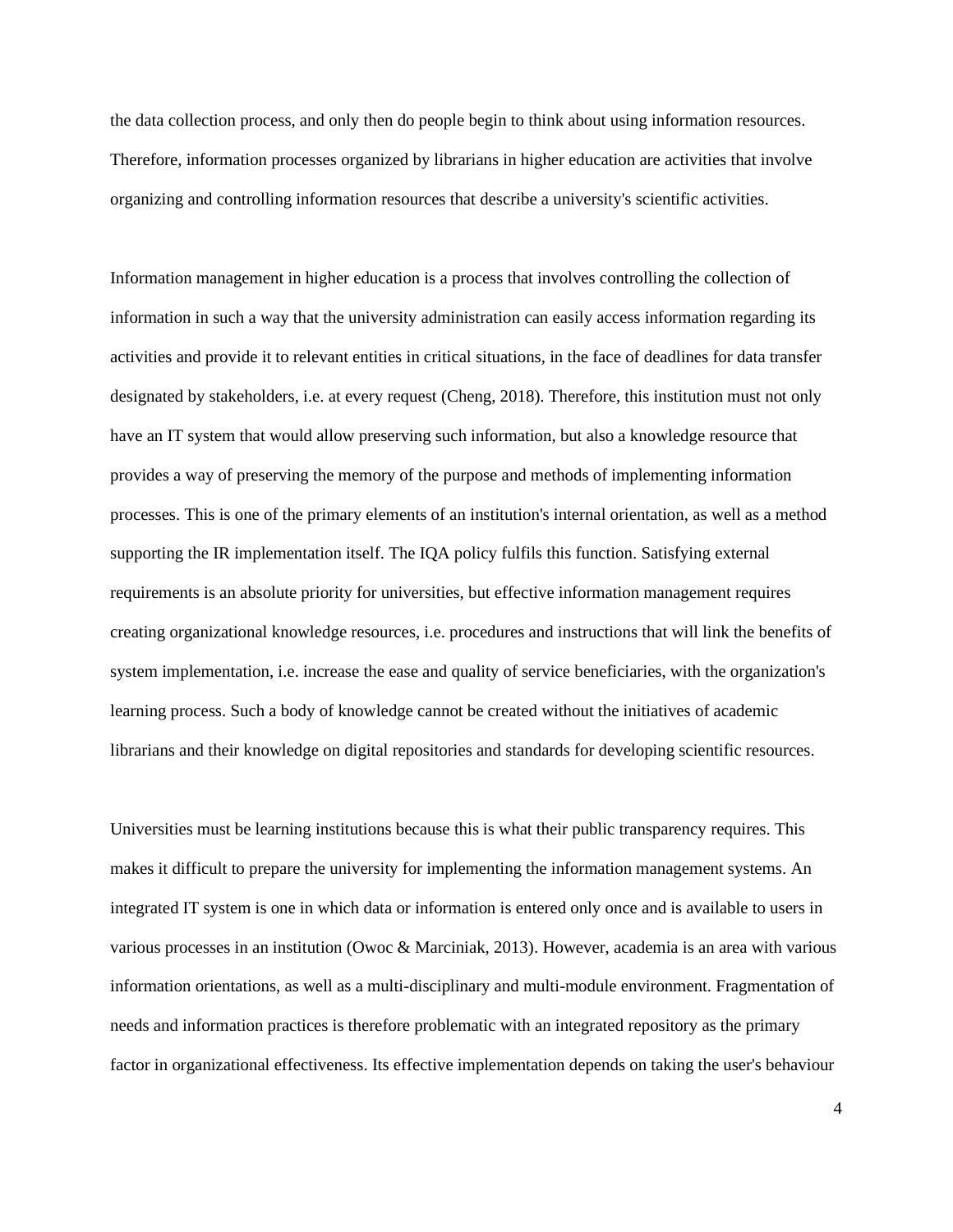into account, as it reflects their experience; on creating a knowledge resource regarding information processes, i.e. procedures, instructions and classification of documents; as well as on the integrity of metadata structures with external systems (Deja & Próchnicka, 2018).

#### **System implementation in university administration context**

Research on the implementation and integration of IR in higher education as a way to manage information effectively most often involves observations of various implementations of ERP systems (Abugabah & Sanzogni, 2010). In such research cases, the problems of information re-use and motivation to increase efficiency are often emphasized (Fisher & Naumer, 2006), as are problems of data structure integration Oliver & Romm, 2002), and problems of effective implementation of a culture-dependent organization (Allen & Kern, 2001). References describe the process of implementing an ERP system and the factors that influence the success of such implementation (Oliver & Romm, 2002). The outcomes and benefits resulting from implementing an ERP system are also widely described (Mandal & Gunasekaran, 2002, 2003). However, there is a shortage of research that would describe IT practices in the process of system pre-implementation. Information practice in university administration related to internal communication takes place in many university systems, i.e. scientific repositories (Cullen & Chawner, 2010), student service systems (Al-Hawari, Alufeishat, Alshawabkeh, Barham & Habahbeh, 2017) and cloud computing (Ramachandran, Sivaprakasam, Thangamani & Anand, 2014). In this paper, we describe the process of initiating the integration process, whose essence involves information practices regarding an institutional repository managed by librarians in the existing fragmented information system, and we treat the issues of IR architecture as implications for further analysis of empowering library roles in the university administration.

Research on university IT systems can be broken down into four primary categories. The first category is research devoted entirely to the problems of records management, where technological and procedural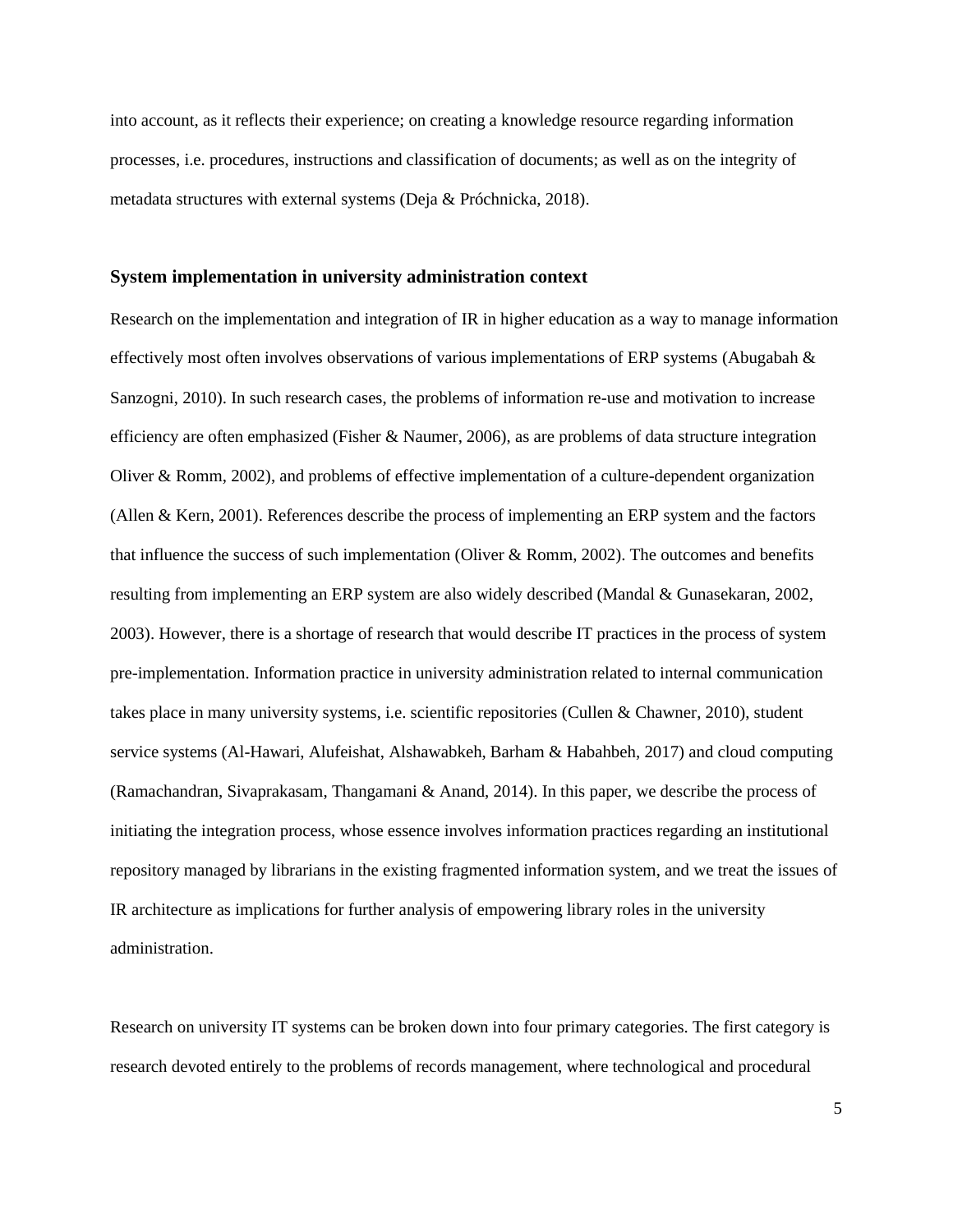solutions related to the organization of a university's information resource are crucial (Cheng, 2018). The second one includes research on information behaviour of information system users, which most often include groups of academics or students (Deja  $\&$  Rak, 2018), and sometimes also administrative staff (Deja, 2019). The third category of research involves analyses related to IT support for academic didactics (Gilmanshina *et al*., 2016; Rego *et al.*, 2009). The fourth type of research is devoted to the broadly understood issues of knowledge management. The fourth type is devoted to either generating new knowledge, i.e. problems of IT support for scientific and administrative processes, or to organizational learning, i.e. developing competences, improving university employees' skills and supporting decisionmaking processes (Owoc & Marciniak, 2013),, depending on the subject of the analysis, i.e. explicit or implicit knowledge.

The fourth category of research usually involves combining the subject of research from the first and second categories (Rowley & Hartley, 2017),, particularly when the study area includes library resources and the subject of analysis is mostly information searching (Savolainen, 2016). This is a humanistic approach to creating information systems in higher education, where the users' needs are a priority, and information systems or information governance (IT, documentation policies and lasting relationships) are to meet these needs effectively.

In our study, the subject of observation primarily involves issues specific to the first and fourth categories, i.e. systemic forms that information management takes in academic library and the development of explicit knowledge in this area for university administration. Our research falls within the area of collective mindfulness theory, which in our opinion can be considered not only as an effective way to deal with post-implementation of information system (Aanestad & Jensen, 2016), but also to systematically observe the successful pre-implementation activities.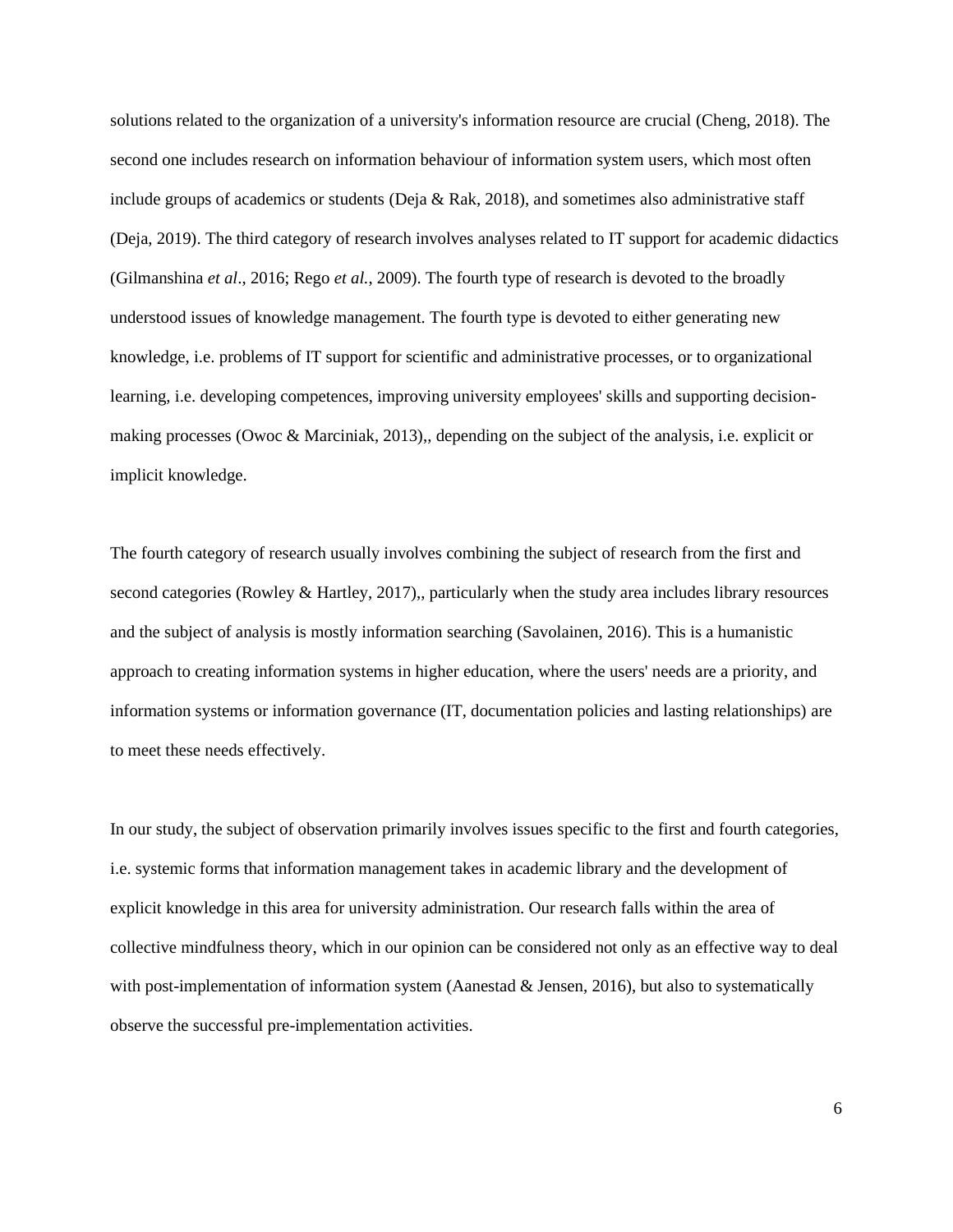The implementation of the new system is for each institution a unique situation in which employees have to deal with the unexpected, with a "novel elements and that taking anything for granted in a routine-like way is a risky endeavour" (Aanestad & Jensen, 2016, p. 20). In the observed organization, we noticed that administrative employees and librarians tend to make sense of complex tasks by simplifying their roles in tenure procedure. Therefore, we focused on the reluctance to simplify as an important strategy of anticipating unexpected events to ensure that problems with IR implementation within the organization are evaluated from different perspectives (Swanson & Ramiller, 2004, pp. 555–560) . We used the process model of collective mindfulness of Margunn Aanestad and Tina Jensen (2016) to systematize our observations and analyse order procedure which goal is to prepare all involved staff for the implementation of the new IR.

#### **Implementation framework and IQA policy**

In the paper, we focused on describing information practices related to the initial stage of IR implementation, i.e. analysis of information practices related to the preparation and conduct of an order for the implementation service. The key role is played here by the IQA internal policy described above as the main resource of institutional knowledge in university administration. In this case, the basis for IQA includes two ordinances determining good information practices related to the flow of documentation and the implementation of orders at a university.

The principles of circulation of administrative documentation between individual university units are governed by the Instructions on the Circulation of Financial and Accounting Documents of the [INSTITUTION] University operating based on Regulation No. 61 of the Rector of the [INSTITUTION] University dated August 9, 2018. The Instruction enforces basic activities of university employees related to the performance of tasks determining the correct actions, which result in solving the problem or "settling the matter". In turn, the procedures for the implementation of orders in library, in addition to the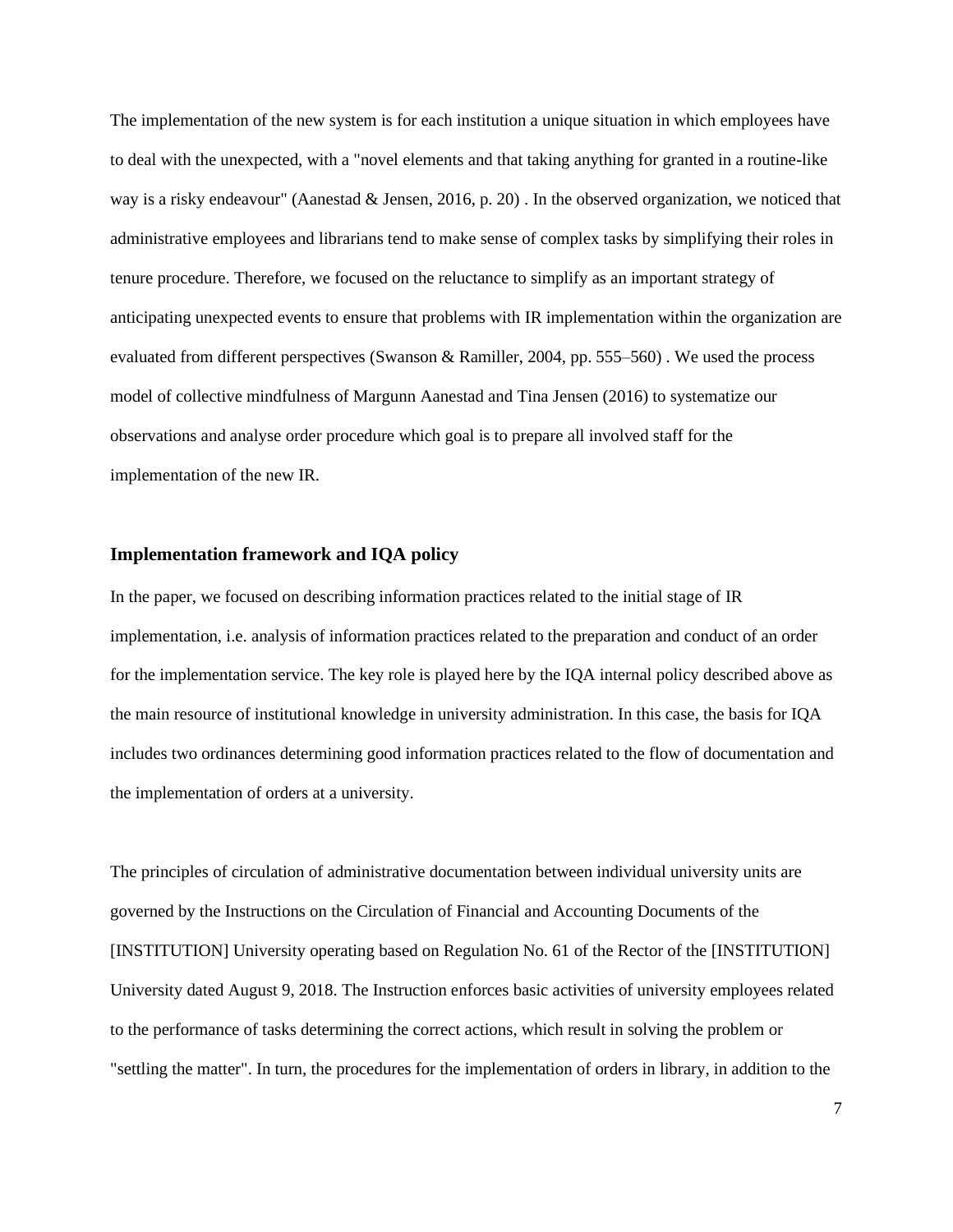abovementioned acts, are determined by Ordinance No. 57 of the Rector of the [INSTITUTION] University dated May 5, 2017 regarding the implementation of the Act of January 29, 2004 - Public Procurement Law. The ordinance describes the tasks of university administration and general guidelines for running orders.

#### **Scope and methodology of research**

The following questions were asked during the study:

- How the IR implementation goes and what is the effectiveness of this process?
- What role do existing IT practices play in the successful implementation of IR?

The research used the case study method, which allowed us to analyse in detail the existing information practices of librarians who were involved in the preparation of the institutional and nationally regulated order for the examined university. We used the notation of Business Process Model and Notation (BPMN) in two variants 1) diagnosis of information practices 2) development of the procedure practices occurs in. Identifying the procedures at the university in question involved the use of existing documents technique. Collection of data on employees' information practices involved the use of free unstructured interviewing and participant observation, which aimed at clarifying the specific activities related to the order procedure. The research was conducted from August 2018 to January 2019. The interviews involved: university administration employees, whose duties include verification and approval of documents related to ongoing orders, management staff responsible for preparing the order documentation and management team responsible for legal aspects related to the implementation of orders. To clarify the course of procedures, twenty five interviews were conducted, lasting from 30 minutes to 1.5 hours.

Participant observation lasted throughout the entire period of research (from August 2018 to January 2019) and was carried out in individual departments responsible for order implementation (PPD, Office of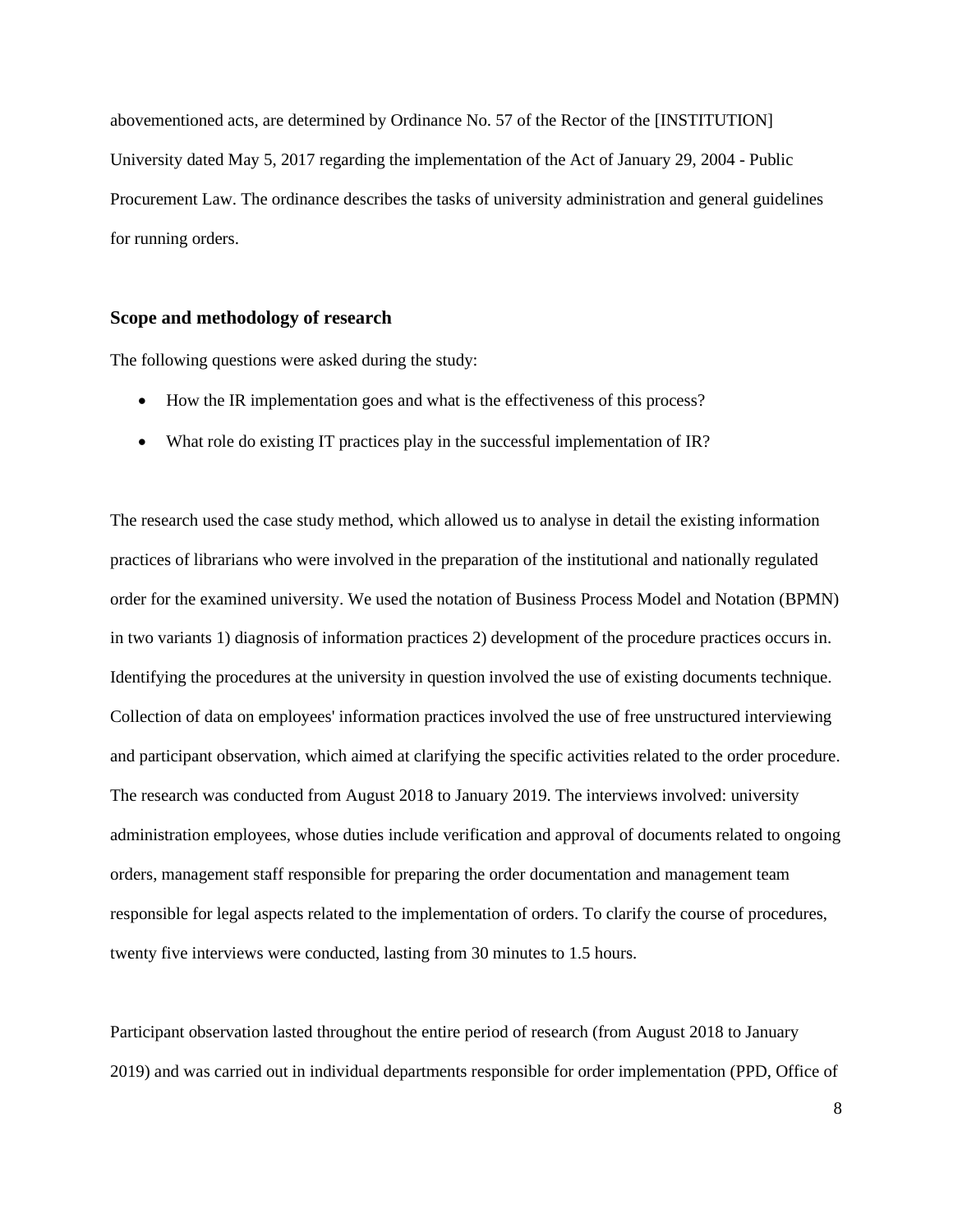the Vice-Rector for Research and Structural Funds, [INSTITUTION] Library). Based on interviews and observations, Figures 1, 2 and 3 were prepared, in which the observed information practice was illustrated.

The questions asked in the interviews were freely chosen to determine how the department responsible for the tenure procedure, implements this procedure, from where they obtain information, and between which departments they monitor the process of sharing information. The manner of asking questions depended on the course of the interview and the information obtained from participants. However, our analysis was strictly subordinated to the three key issues of the "reluctance to simplify" strategy in anticipating unexpected events and organisational problems (Aanestad & Jensen, 2016, p. 20) at the stage of preimplementation of the IR system during the order procedure. These three key issues are:

- 1. Taking nothing for granted we want to check how the voice of lower-level staff in administration and librarians can be useful to management staff and decision making due to understanding gaps in current IT systems but also gaps in employees knowledge regarding new information needs in university administration. This was a subject to our first BPMN analysis (Figure 1).
- 2. Seeking disconfirmation before confirmation knowing what are the gaps in the current procedure and knowledge of the employees, in our second BPMN analysis (Figure 2) we want to observe how order procedure broadens the awareness of knowledge gaps regarding the possibilities of implementing new IR solutions, by setting known and unknown deficiencies in IT systems that are to be fixed in the context of the new needs of the organization's environment.
- 3. Seeking complexity rather than simplifying understandings third BPMN analysis (Figure 3) was used to check alternative collaboration paths of library staff and potential contractors of the planned system implementation project, to check the institution's ability to make complex decisions about the selection of a project contractor.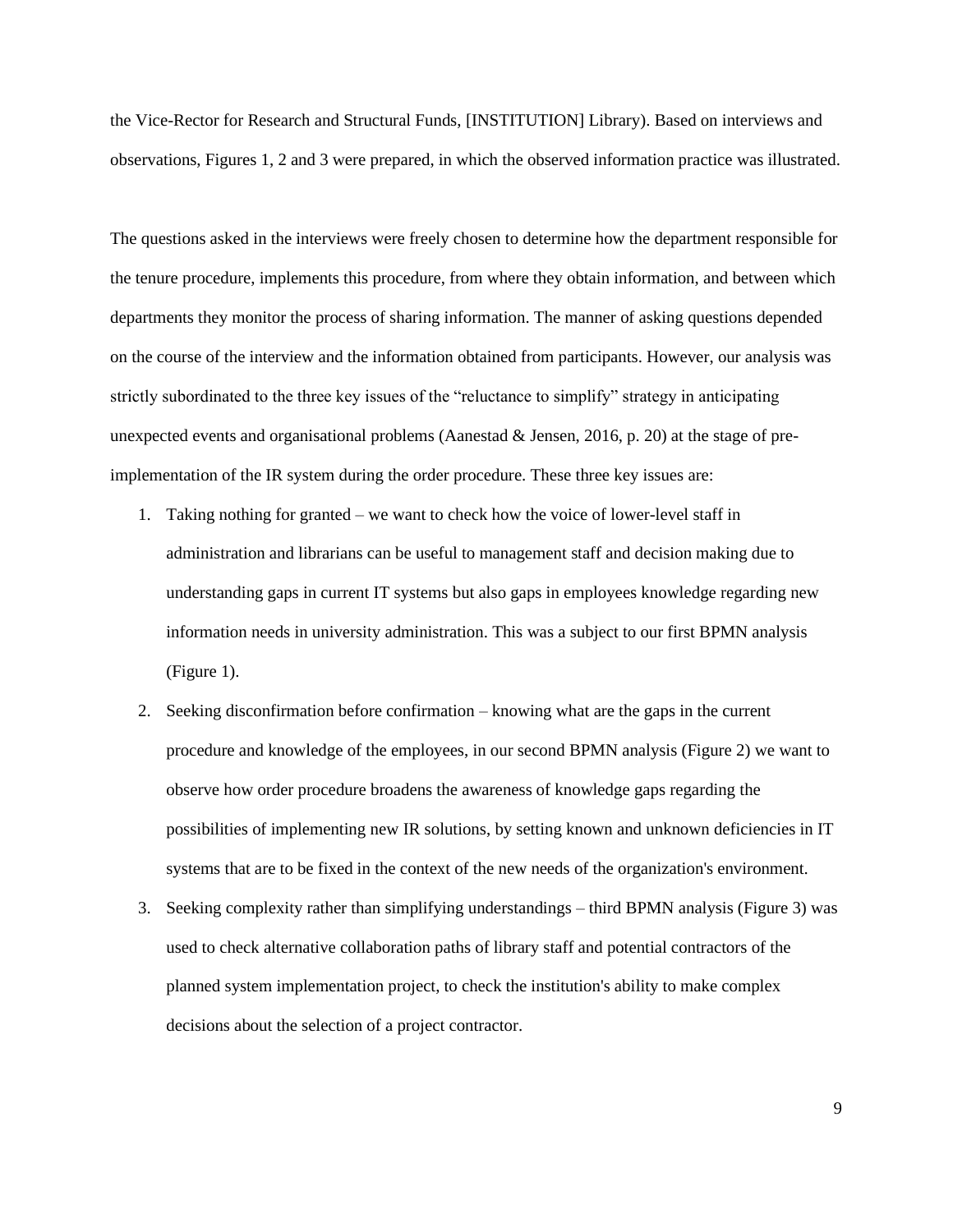#### **Information practices of university administration staff**

The order procedure below (Figure 1-3) illustrates a model of information practice in which employees carry out orders related to the selection of a contractor for computer software for managing an institutional repository. The implementation of this type of task is subject to the provisions listed in the introduction. The order procedure (for this paper, the entirety of activities related to the conduct of a order will be socalled) includes three [INSTITUTION] University units (the unit preparing the bid - the [INSTITUTION] Library in this case; the project management unit at the university - the Vice-Rector for Research Office and structural funds; and the team of lawyers overseeing the order in legal terms.

The competition procedure starts at the [INSTITUTION] Library (Figure 1) after signing a contract with an institution supporting the project on behalf of the government (in this case, the Digital Poland Project Centre). This unit initiates the process of integrating changes, as it manages the primary information resource about the university's research performance, i.e. the scientific repository. The next step involves analysing the competences of individual team members selected to perform the tasks in the project. The project manager then assigns tasks to team members and a public procurement specification is prepared to select a contractor; in the case described, this involves an IT service consisting in the creation, development and implementation of software for managing publication resources of the [INSTITUTION] University employees. During team meetings, the project manager decides on the next stages of the procedure based on their own experience and a discussion with the team members. In the described case, a decision was made during the preparation of the public competition specification, to enter a technical dialogue aimed at identifying: the IT services market, interest in the project on the part of potential contractors, and consulting related to the correct description of the subject of the contract.

The Public Procurement Law does not set out the detailed rules for conducting technical dialogue. The only requirement stipulated in the Act is that a dialogue is conducted following the principles of fair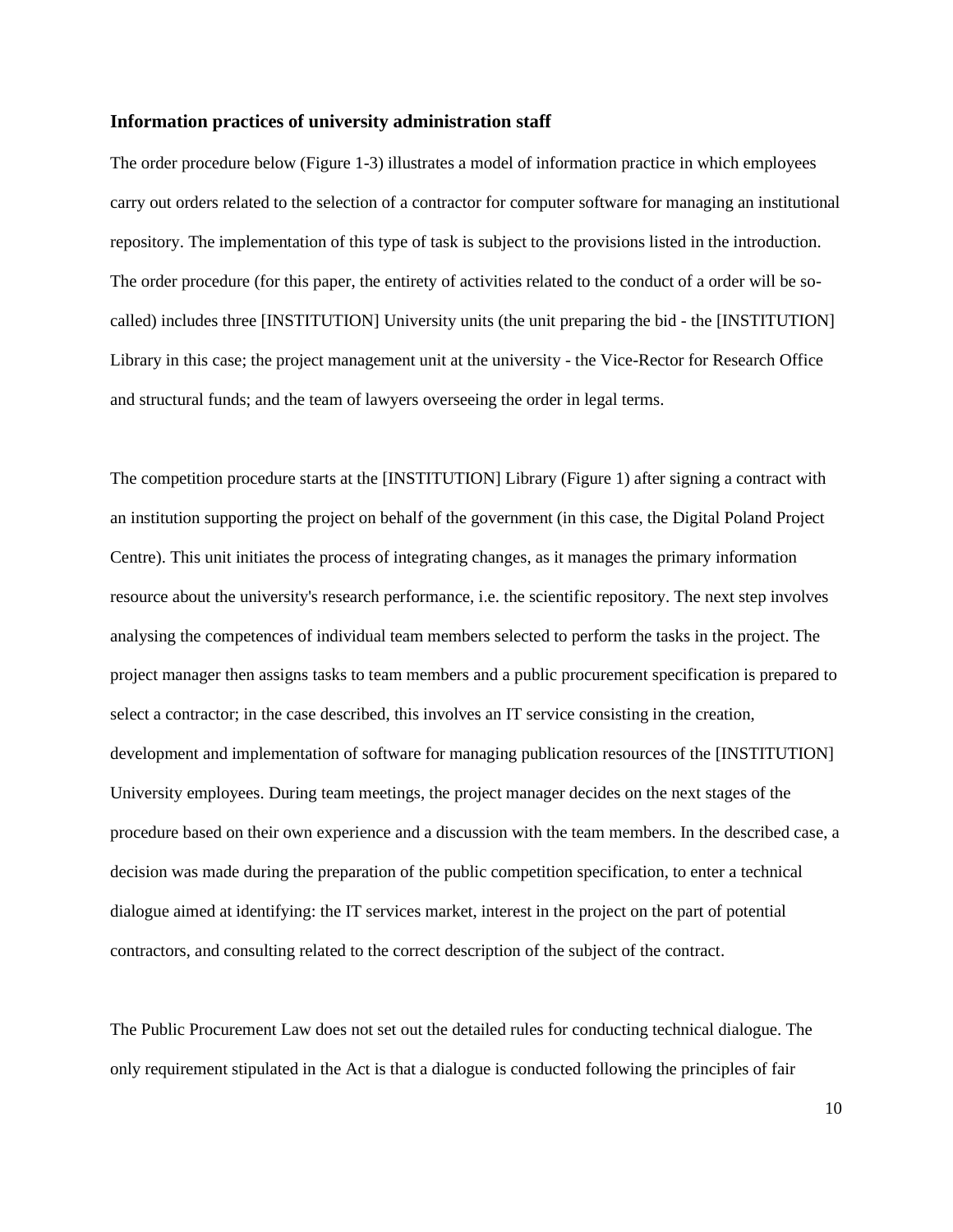competition and equal treatment of contractors (Article 31a item 2 of the public procurement laws – PPL). This is a great opportunity to look for disconfirmation from an external entity.



Figure 1. Preparation of the IR specification and technical dialogue before the start of the order

The invitation to the technical dialogue (Figure 2) with the initial order specification after consulting with lawyers, is published at the PPD website of the [INSTITUTION] University and interested companies have 14 days to register their participation. The results of the dialogue are published on the PPD UJ website. Once the technical dialogue is complete, based on the information collected in the [INSTITUTION] Library, the order specification is fine-tuned and after consulting with the PPD of the [INSTITUTION] University and the Office of the Vice-Rector for Scientific Research and Structural Funds, the order documents are published at the website of the [INSTITUTION] University PPD (Figure 3). Potential contractors have 40 days to submit comments or their participation in the order. Bids are sent to PPD UJ by e-mail. When at least one bid is accepted. It is analysed formally at the PPD UJ level and substantially at the project team and project manager level. If the bid meets the requirements contained in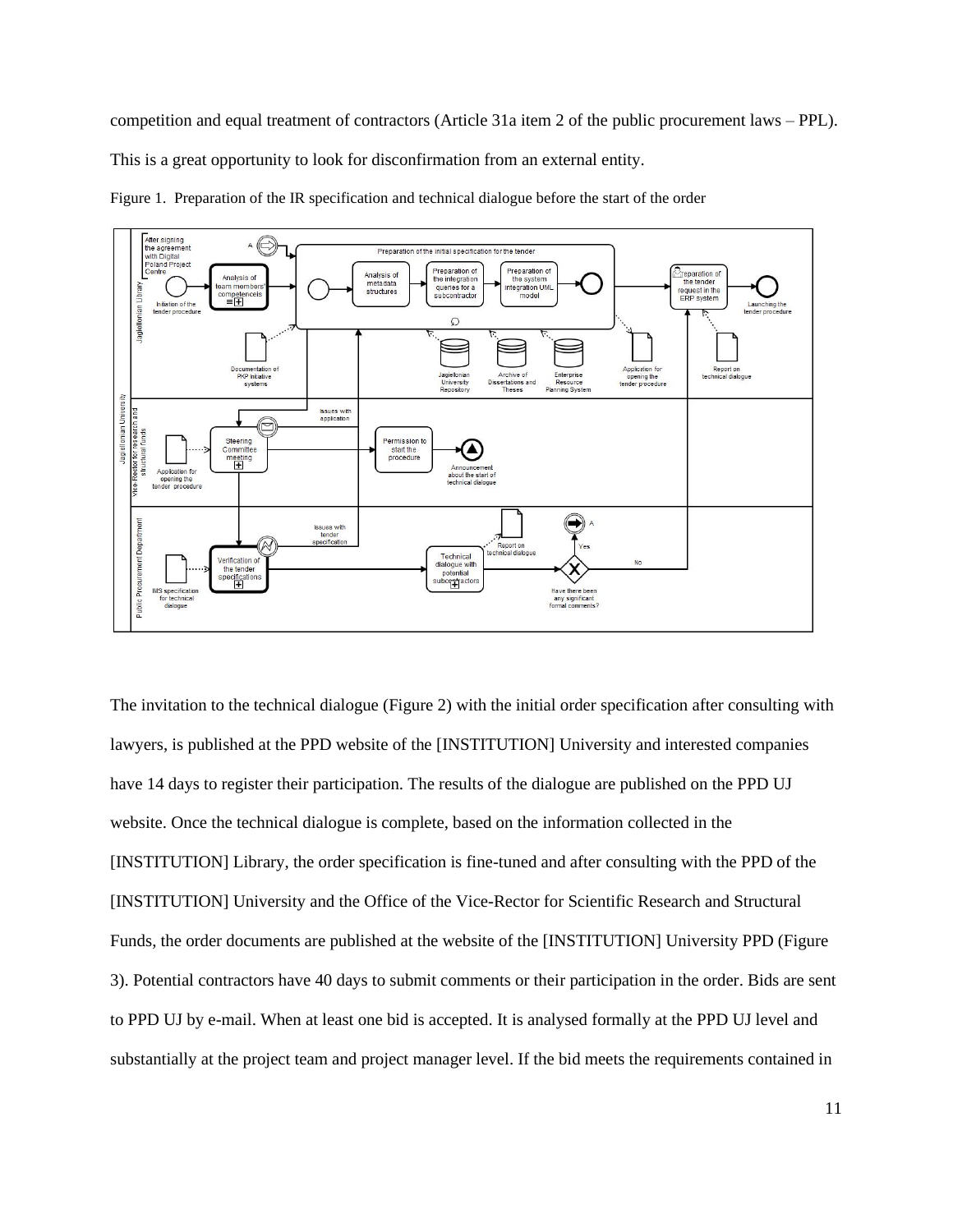the Specification of Essential Terms of the Order, the project manager together with the commission appointed for this purpose shall decide on its acceptance. The next stage involves accepting the offer selection formally by the PPD UJ. The order procedure ends upon signing a contract with the selected contractor.

Figure 2. Technical dialogue with the community



DSpace, APD, SAP, OJS and OCS, CSS and CSL specialist

If the bid does not meet the previously assumed conditions, it is rejected and the order procedure starts from the beginning. In the absence of bids, or in case of comments received from potential contractors, the project manager may decide to modify the order specifications.

Documents prepared during the competition procedure, minutes of project team meetings and minutes of

the Steering Committee meetings are collected on a network drive, which is available to project managers.

This allows quick access to information and decision-making.

Figure 3. Launching the order procedure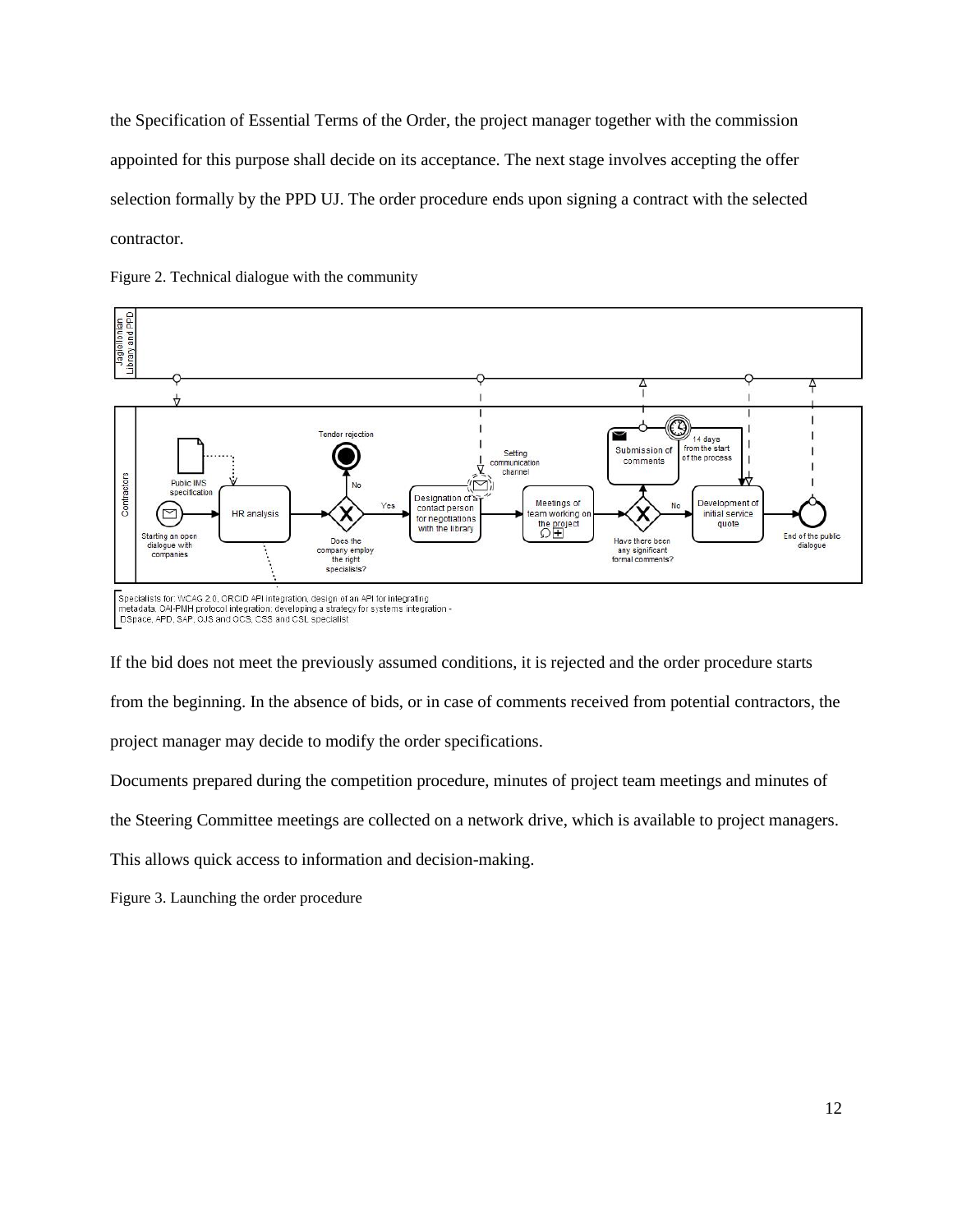

The proper course of the competition procedure is supervised by the project manager, a team of lawyers from the Public Procurement Department of the [INSTITUTION] University and the Steering Committee supported by the Advisory Board, whose members include representatives of university authorities. The Steering Committee is primarily appointed in case of projects that are implemented by several units and the project's expected results cover the entire university.

Potential contractors may enter into the technical dialogue, but they do not need to do so and may apply for the appropriate order bypassing the dialogue procedure. If they do enter into the dialogue, they will present a preliminary project of the service. In the case discussed, the employees participating in the project had three meetings with the company that volunteered for the dialogue. The next stage involves the preparation of bids by potential contractors and entering the order.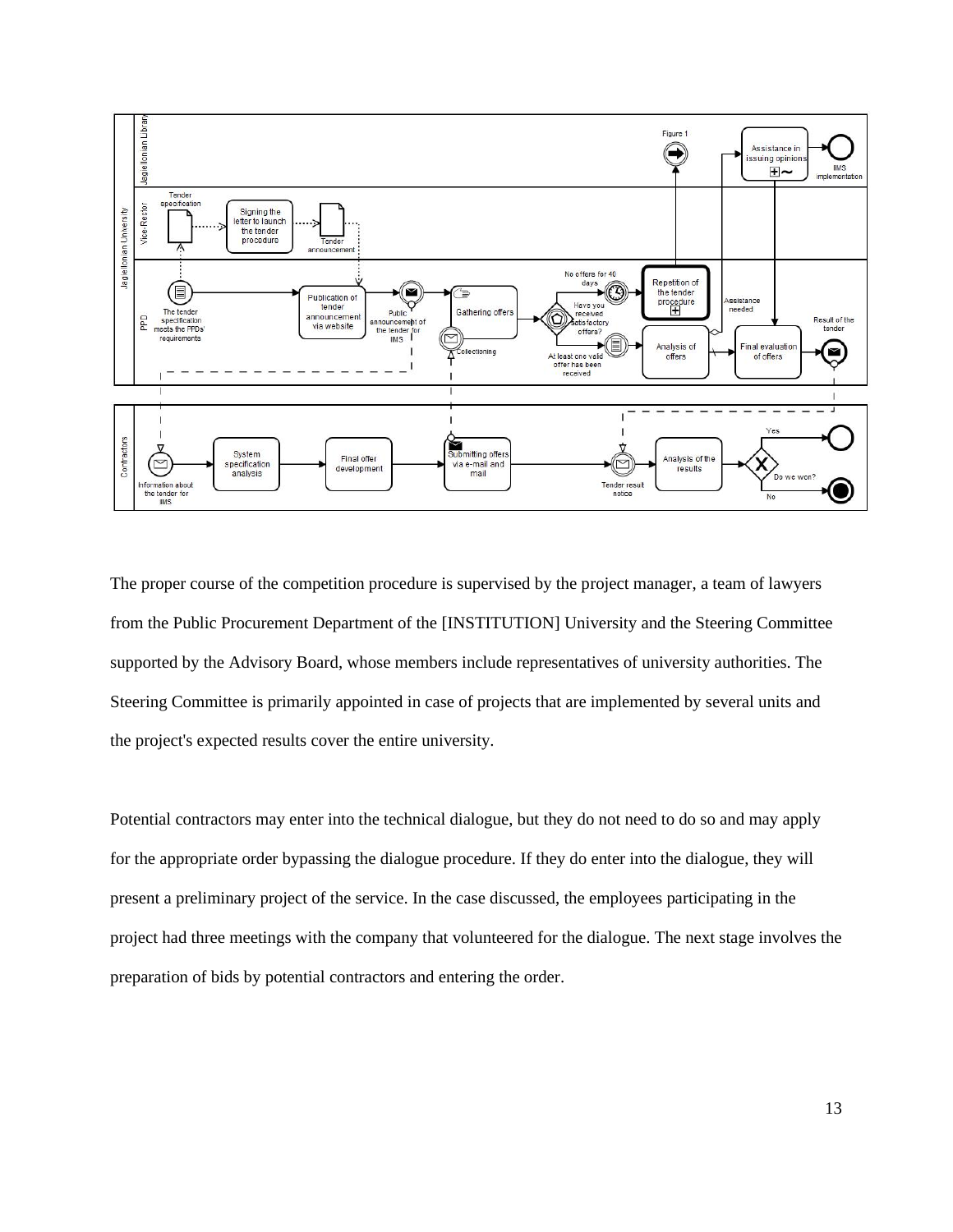During interviews with library staff and administration employees responsible for the order documentation and legal aspects, it was established that they strictly comply with the regulations that apply at the university. They obtain information from official documents and analyse the acquired information in terms of applicable regulations. Therefore, the circulation of documentation and decisions taken illustrated in figures 1-3 are subordinated to the current provisions. Employees who are responsible for the preparation of order documentation and project implementation during interviews pointed to the high spontaneity of their activities. They mainly influence attempts to subordinate legal procedures to prepare orders.

On the other hand, the flow of information and direct contact between employees of units involved in the order, as it results from interviews, is free and a lot of consultations and meetings are conducted before making decisions. The dialogue with the external company, as the employees said, allowed them to obtain information that they would not be able to obtain in any other way. This allowed them to prepare a professional order for an IT service. Legal regulations are the biggest problem. Adaptation of actions to regulations extends the duration of all procedures.

#### **Conclusion and implications**

In this paper, we present the information practices of employees implementing the order procedure, which results in the selection of a contractor for the expansion of the system managing the institutional repository. In this case, the employees' information practice can be broken down into two groups: Solutions related to the implementation of procedures subject to regulations and spontaneous collaboration that allow employees to properly perform tasks whose manner of performance has not been specified in relevant provisions. This way, employees who know the context of the needs in an institution, as well as know the structure of IT systems, can cooperate with an external contractor more effectively for the implementation of IR.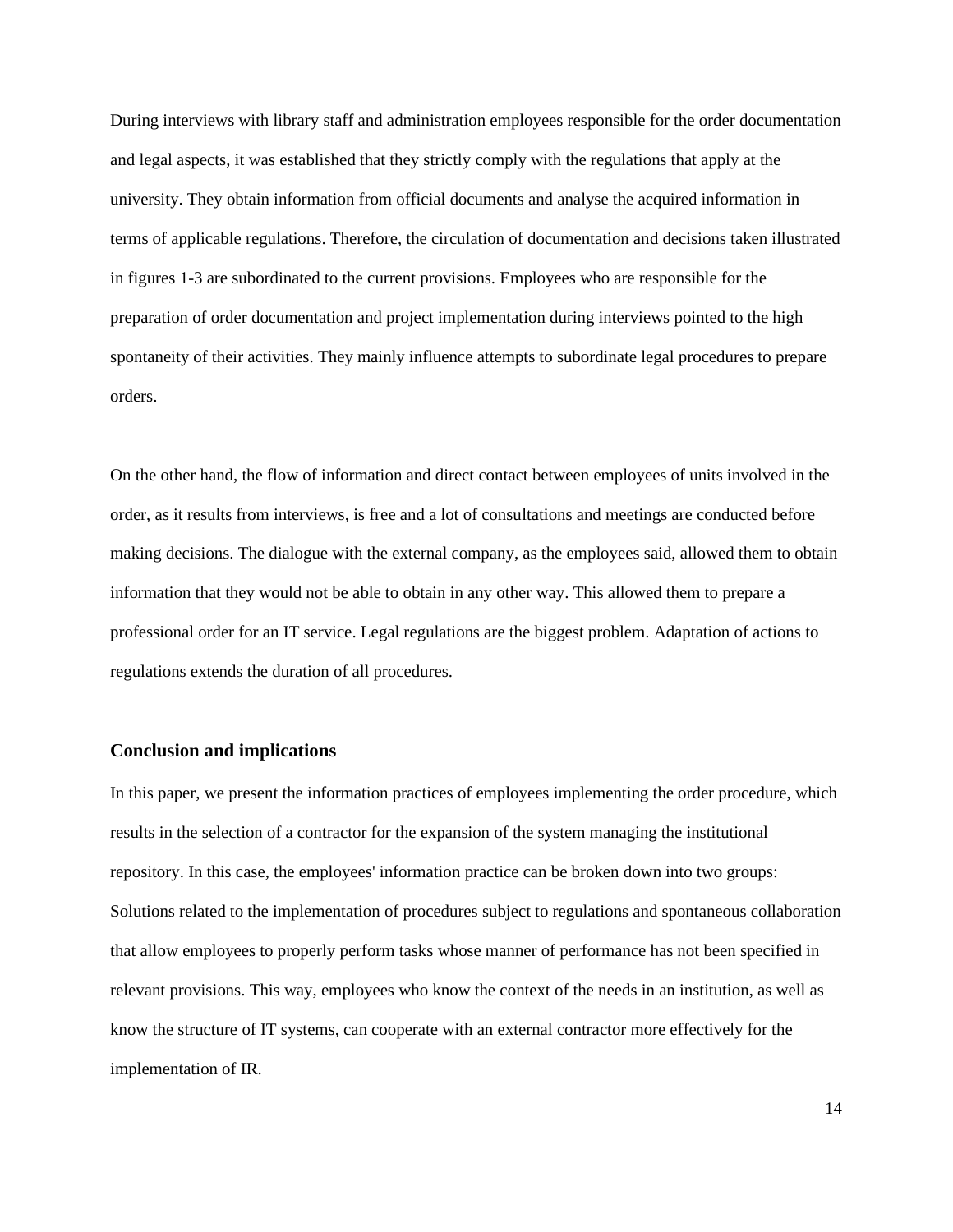As Julie Brooks emphasized (2019) "If, as the definitions emphasise, information governance is about a multidisciplinary approach to minimizing the risks while maximising the value of organisational information, then, arguably, the truly new and valuable characteristic of IG is its focus on meaningful collaboration in meeting information challenges". The IQA policy we have described, written into the BPMN collaboration model, fits in the broadly understood information governance as a set of processes of collective mindfulness which goal is to successfully and collaboratively fulfil new information needs and with possibly full anticipation of unexpected challenges. We believe that the described model of information practice is the first basic stage of effective IR implementation, as it establishes substantive foundations for cooperation of the library staff with an IT company implementing the system. The company must understand the needs of an institution opening the order for a service to understand the meaning of information of university' administration processes. The IQA policy that librarians co-create is part of the organization's learning process in which employees actively participate through changing the institution's information resources, which makes them meaningful for whole university administration. Looking at Dinneen and Brauner (2015) consideration of meaningfull information and data, in a case of IR implementaioan we should not only a look at it as as *thing*, but as a channel binding many actors in similar processes, which gives them a minigfull data. Therefore, they must understand this meaning already at the implementation stage and join current information practices during its implementation.

The information practices of librarians conducting the order is determined by compliance with the procedures set out in the public procurement laws and the good practices adopted in the institution. The university first uses government regulations as the basis for controlling the quality of the procedures and enforcing compliance with information needs. In this way, the university saves time to come up with its own procedures. The circulation of documents has a time frame specified in the Act, which must be controlled by library staff, e.g. announcing order results after 40 days (Figure 3).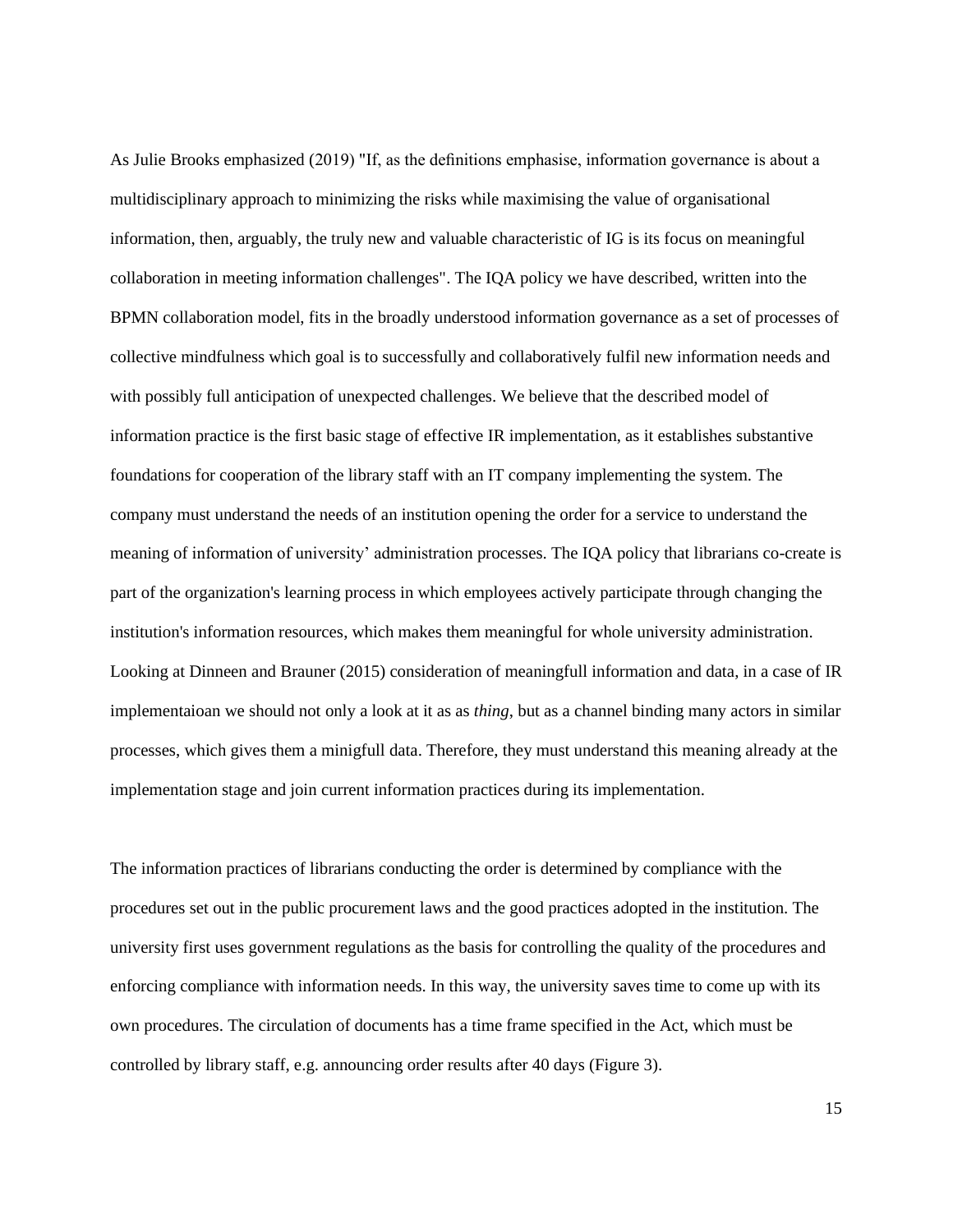The quality of the documentation and the course of the order are supervised by the PPD UJ and the project manager if necessary supported by the Steering Committee. Additional conditions and legal acts that are not specified in the Public Procurement Act are determined by the university's internal legal acts. In this case, however, many collaboration-based information practices are not determined by regulations, but by spontaneous actions of administrative employees and librarians involved in the order procedure, e.g. making a decision to conduct a technical dialogue, appointing employees to prepare the order specification (the regulations do not specify who is to prepare the documentation), or choosing places for storing intermediate order documentation (the final content of the documents is published on the official website of the [INSTITUTION] University and in the digital repository organised by [INSTITUTION] Library). Oliver (2008), as well as Daneshmandnia (2019), noted that the major problem of the effectiveness of implementing an information policy involves silo structures that restrict employee cooperation between units and institutions. The presented IQA policy does not confirm such a thesis explicitly. Mainly due to the very high degree of freedom of collaborative behaviour in which librarians in teams prepare own guidelines for the implementation of an IR system, and in the case of difficult decisions related to the order's outcome - consultations are commonplace. The bureaucratic structures of the university distance employees from the authorities and their decisions, and this is formally the case with the [INSTITUTION] Library. However, in the face of the external orientation of employee practice, motivated by PPL, employees had to establish lasting cooperation within the institution and demanded a group involved in an open dialogue with companies to minimize the risks associated with implementing IR. During the consultations, the information employees start preparing the competition specification changes. Based on interviews, employees can refine the description of the system order based on acquired knowledge about market capabilities to fulfil order guidelines. The advantage of such practice is its influence on decision support. The downside is an extended timeline that is needed for consultations and potential contractor meetings.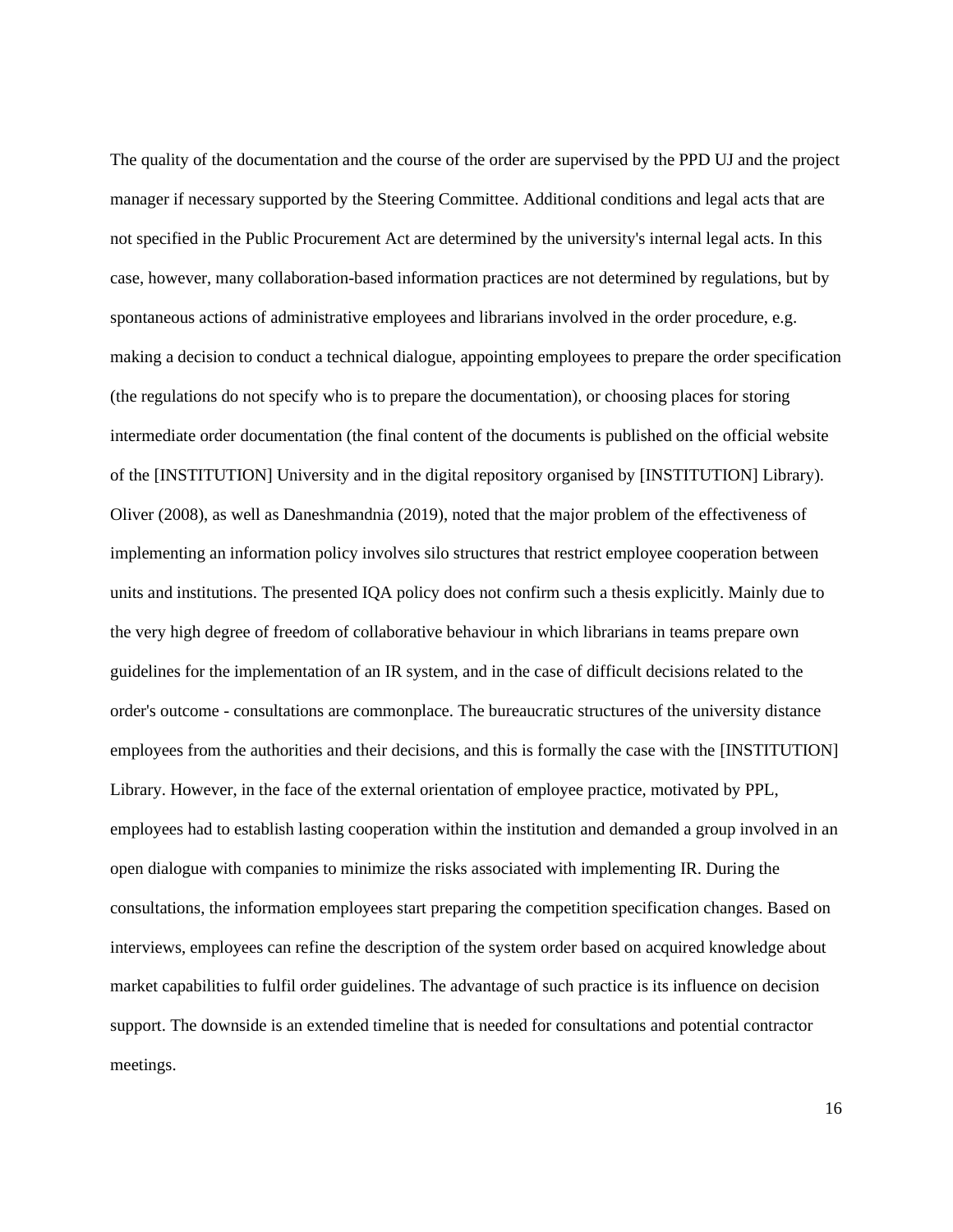Daneshmandnia (2019) and earlier Brailer (2005) noted that the most common reason for the successful implementation of information policy in an institution includes internal information practices based on cooperation, even if this policy sets a rigid framework for acting as a bureaucratic silo. The very initiative to integrate IT systems in IR is the first step to the university's development, where many employees influence implementation-related decisions based on network cooperation and through their experience with permanent data structures. Looking at the employees' information norms of practice described above, it can be stated that the effectiveness of a order procedure that is to implement the IR system is of high quality when in the organization librarians are more reluctant to simplify the solution, and by that, university management should partially trust librarians and carefully listen to their feedback before deciding to commission an IR implementation. However, since not all processes are defined by procedures, information flow barriers may occur and then the basis for effective development of an information system that is to eliminate such errors in the future by seeking disconfirmation of institution's primary and internal visions in external entities and by setting direct communication channels for all concerned. During the study of the described procedure, no gross critical situations were observed, which results from the extensive experience of all parties involved in the preparation and course of the order procedure.

#### **References**

- Aanestad, M., & Jensen, T. B. (2016). Collective mindfulness in post-implementation IS adaptation processes. *Information and Organization*, *26*(1–2), 13–27.
- Abugabah, A., & Sanzogni, L. (2010). Enterprise resource planning (ERP) system in higher education: A literature review and implications. *International Journal of Human and Social Sciences*, *5*(6), 395– 399.
- Al-Hawari, F., Alufeishat, A., Alshawabkeh, M., Barham, H., & Habahbeh, M. (2017). The software engineering of a three-tier web-based student information system (MyGJU). *Computer Applications in Engineering Education*, *25*(2), 242–263. https://doi.org/10.1002/cae.21794
- Allen, D., & Kern, T. (2001). Enterprise resource planning implementation: Stories of power, politics, and resistance. In *Realigning research and practice in information systems development* (pp. 149–162).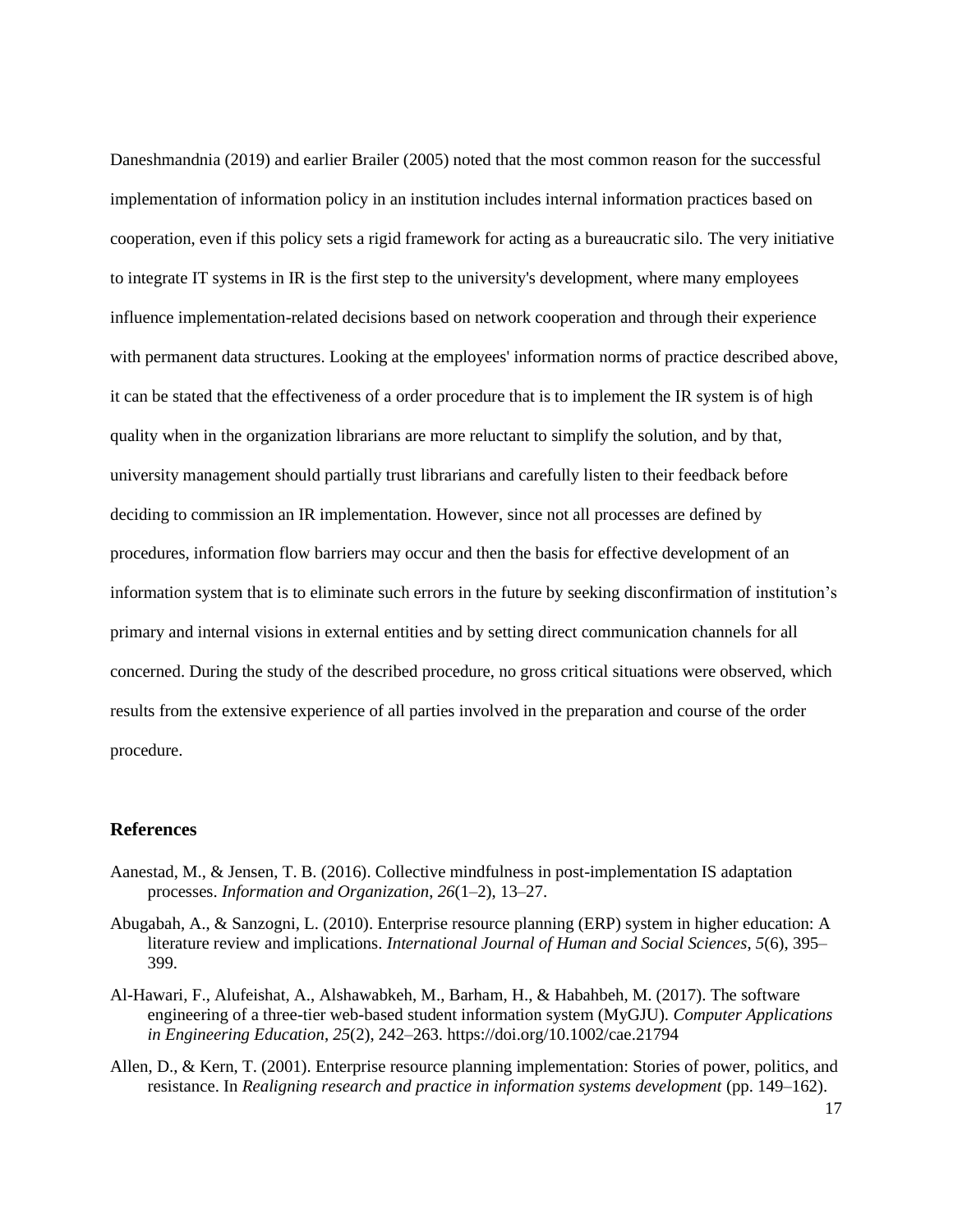Springer.

- Brailer, D. J. (2005). Interoperability: The Key To The Future Health Care System: Interoperability will bind together a wide network of real-time, life-critical data that not only transform but become health care. *Health Affairs*, *24*(Suppl1), W5-19.
- Brooks, J. (2019). Perspectives on the relationship between records management and information governance. *Records Management Journal*, *29*(1–2), 5–17. https://doi.org/10.1108/RMJ-09-2018- 0032
- Cheng, E. C. K. (2018). Managing records and archives in a Hong Kong school: a case study. *Records Management Journal*, *28*(2), 204–216. https://doi.org/10.1108/RMJ-02-2017-0004
- Daneshmandnia, A. (2019). The influence of organizational culture on information governance effectiveness. *Records Management Journal*, *29*(1–2), 18–41. https://doi.org/10.1108/RMJ-09-2018- 0033
- Deja, M. (2019). Information and knowledge management in higher education institutions: the Polish case. *Online Information Review*, *43*(7), 1209–1227. https://doi.org/10.1108/OIR-03-2018-0085
- Deja, M., & Próchnicka, M. (2018). Metadata as a normalising mechanism for information-transfer behaviour in higher education institutions: the information culture perspectiv. *Information Research: An International Electronic Journal*, *23*(4), paper isic1811.
- Dinneen, J. D., & Brauner, C. (2015). Practical and philosophical considerations for defining information as well-formed, meaningful data in the information sciences. *Library Trends*, *63*(3), 378–400.
- Gilmanshina, S. I., Gilmanshin, I. R., Sagitova, R. N., & Galeeva, A. I. (2016). The feature of scientific explanation in the teaching of chemistry in the environment of new information of school students' developmental education. *International Journal of Environmental and Science Education*, *11*(4). https://doi.org/10.12973/ijese.2016.322a
- Information Governance Initiative (2018), "IGI State of the Industry Report. Volume III", available at: http://iginitiative.com/wp-content/uploads/The-State-of-IG-Report-Volume-III-highres.pdf (accessed 12 December 2019)
- Mandal, P., & Gunasekaran, A. (2002). Application of SAP R/3 in on-line inventory control. *International Journal of Production Economics*, *75*(1–2), 47–55.
- Mandal, P., & Gunasekaran, A. (2003). Issues in implementing ERP: A case study. *European Journal of Operational Research*, *146*(2), 274–283. https://doi.org/10.1016/S0377-2217(02)00549-0
- Oliver, D., & Romm, C. (2002). Justifying enterprise resource planning adoption. *Journal of Information Technology*, *17*(4), 199–213.
- Oliver, G. (2008). Information culture: exploration of differing values and attitudes to information in organisations. *Journal of Documentation*, *64*(3), 363–385. https://doi.org/http://dx.doi.org/10.1108/00220410810867588
- Owoc, M., & Marciniak, K. (2013). Knowledge management as foundation of smart university. *2013 Federated Conference on Computer Science and Information Systems*, 1267–1272. IEEE.
- Ramachandran, N., Thangamani, G., & Anand, G. (2014). Selecting a suitable Cloud Computing technology deployment model for an academic institute. *Campus-Wide Information Systems*, *31*(5), 319–345. https://doi.org/10.1108/CWIS-09-2014-0018